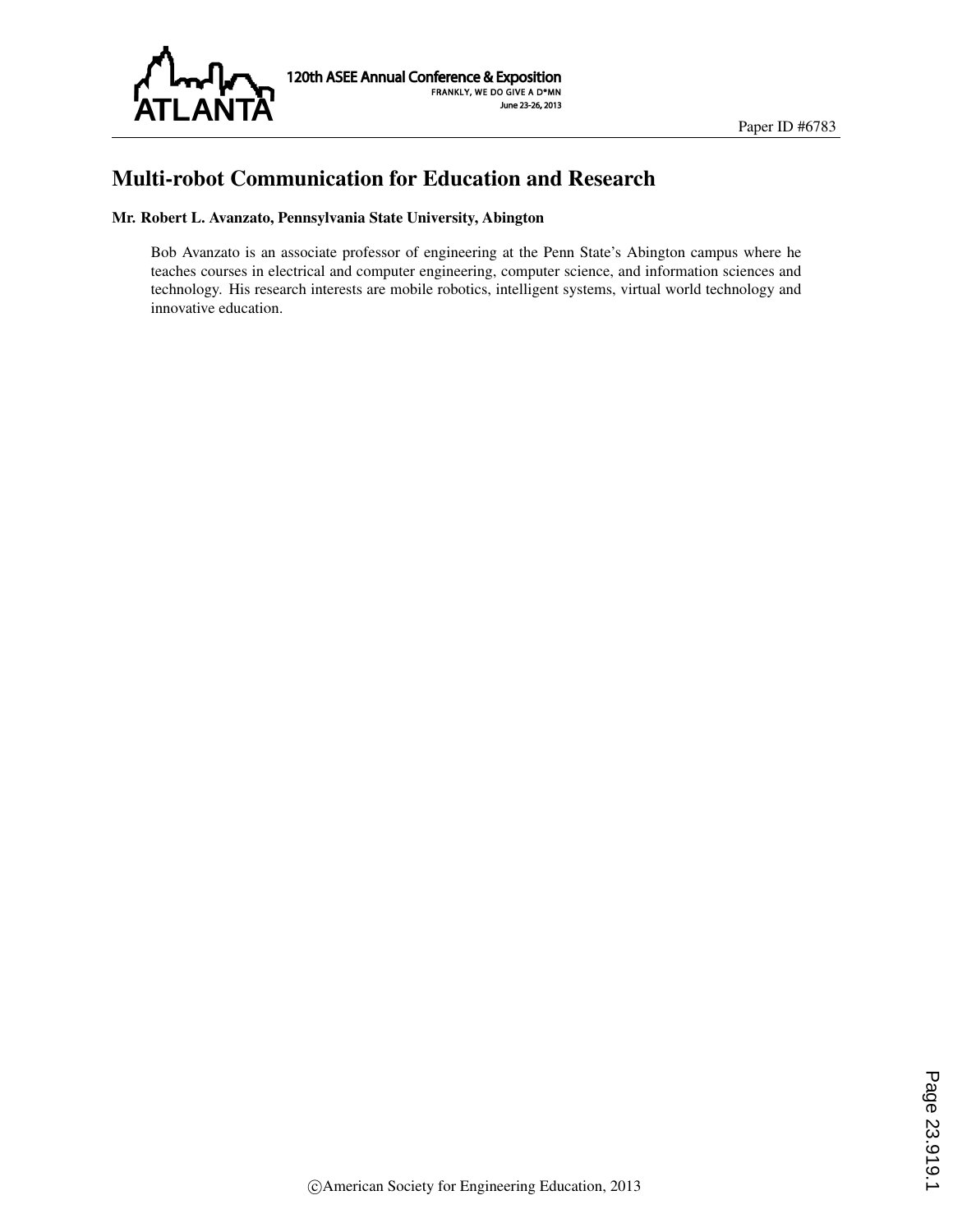# **Multi-robot Communication for Education and Research**

#### Abstract

Multi-robot communication is a key technology in modern robotics education and research. Applications such as search and rescue, exploration, mapping, reconnaissance, and remote data collection may all benefit from robot teams or swarms which rely on multi-robot communication technology. Based on the importance of this technology, our objective is to develop and evaluate educational resources to introduce multi-robot communication into the undergraduate experience using low-cost hardware and software tools. Using XBee radio technology (Digi International), educational resources, design challenges, and laboratories have been developed to support multirobot education for undergraduate engineering and information science students. A multi-robot design challenge for a regional robot contest, multi-robot classroom and laboratory activities, and a programmable controller for multi-robot communication are presented. The capabilities of these development tools also support multi-robot solutions across several low-cost mobile robot platforms, including VEX, Lego NXT, Arduino, and beyond. Based on the successes described, educators will have the tools to integrate multi-robot technology into the undergraduate STEM curriculum and outreach activities

#### **1. Introduction**

Multi-robot communication is a key technology in modern robotics education and research. There are many challenging and complex real-world problems which are best solved by teams of robots which are able to communicate, share resources and coordinate tasks. Applications, such as search and rescue, exploration, mapping, reconnaissance, and remote data collection may all benefit from robot teams or swarms, which rely on multi-robot communication technology. For example, researchers have proposed a robot swarm solution to effectively contain oil spills in the ocean.<sup>1</sup> The robots, equipped with skimmers, use GPS and radio communication technology to coordinate operations. Once the spill is contained by the robot team, a ship can pump the oil into containers for removal and storage. In another research effort, the coordination of a ground robot and a micro aerial robot is leveraged in search and rescue operations in an unknown environment.<sup>2</sup> The aerial robot gathers visual data which can be communicated to the ground robot vehicles to enable the ground vehicles to more quickly and efficiently navigate and locate targets and potentially locate victims. Luca, et al provide a taxonomy and overview of multirobot trends and applications in the space and defense application areas.<sup>3</sup> Advantages of multi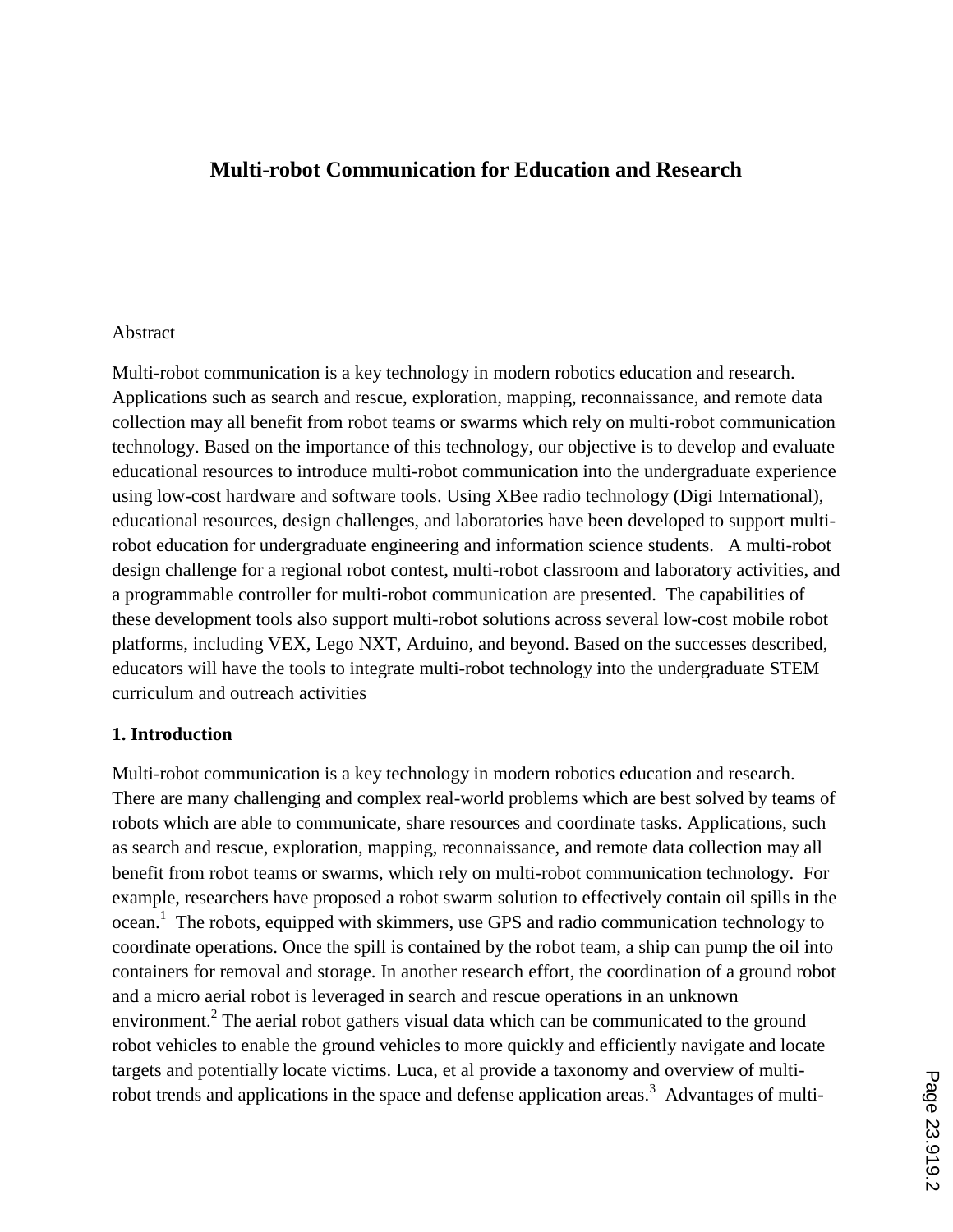robot solutions in application areas such as mine clearance, planetary resource scavenging, emergency response and convoy transport are included. These researchers also mention the growing importance of the human operator in multi-robot systems, and that much technology needs to be developed in the area of multi-robotic systems in general.

Due to the importance of multi-robot solutions, it is equally important that undergraduate education and undergraduate research facilities have access to low-cost, reliable and robust robot communication technology, and have access to the associated educational resources in order to effectively expose this technology to students. As an example of existing educational initiatives, educators at Rice University have recently developed and deployed low-cost robots that support problem-based learning and foster student collaboration with multi-robot assignments and projects.<sup>4</sup> The multi-robot approach has been successfully incorporated into a freshman introduction to engineering course, an advanced robotics course, and outreach activities. The group designed a small, low-cost robot, programmed in Python, which has ample sensors and communication capabilities. The customized robot platform is inexpensive enough to support a "one-robot-per-student" implementation. Applications such as Monte Carlo localization and particle filters have been realized with this robotics system.

Computer science researchers at Carnegie Mellon University (CMU) and CMU's Robotics Academy actively support multi-robot technology education through tutorials, design challenges, programming examples, instructional videos, and teachers' resources.<sup>5</sup> One of the goals is to promote interest in computer science and STEM careers among a K-12 audience. The multirobot resources and technology are designed with the ROBOTC programming tool and XBee (Digi International) radio technology. XBee technology is a low-cost, low power, radio technology that supports wireless serial communication, with a range up to 300 feet. ROBOTC is a powerful C-based robotics software development environment which currently supports Lego NXT, VEX, and Arduino robot platforms.<sup>6</sup> Although primarily targeting K-12, the ROBOTC programming tool (which offers a real-time debugger, multitasking, etc.) is sophisticated enough for use in undergraduate engineering programs. Additionally, ROBOTC allows educators to use the same programming language environment to engage students in multi-robot communication among teams of similar robots and also across robot platforms. For example, it is relatively straightforward to use ROBOTC to support communication between an Arduino-based robot and an NXT-based robot. This author spent 8 weeks at the CMU Robotics Academy participating in the multi-robot initiative in the fall of 2011, and many of the multirobot educational projects described in this paper have been motivated by that experience. Of course, other robot programming languages, in addition to ROBOTC, support XBee wireless communication technology as well.

This paper will describe the application of XBee radio technology and a variety of software tools to develop educational resources, laboratory exercises and projects to implement multi-robot communication learning experiences for undergraduate engineering and information science students. These educational resources and case studies include: 1) a multi-robot design challenge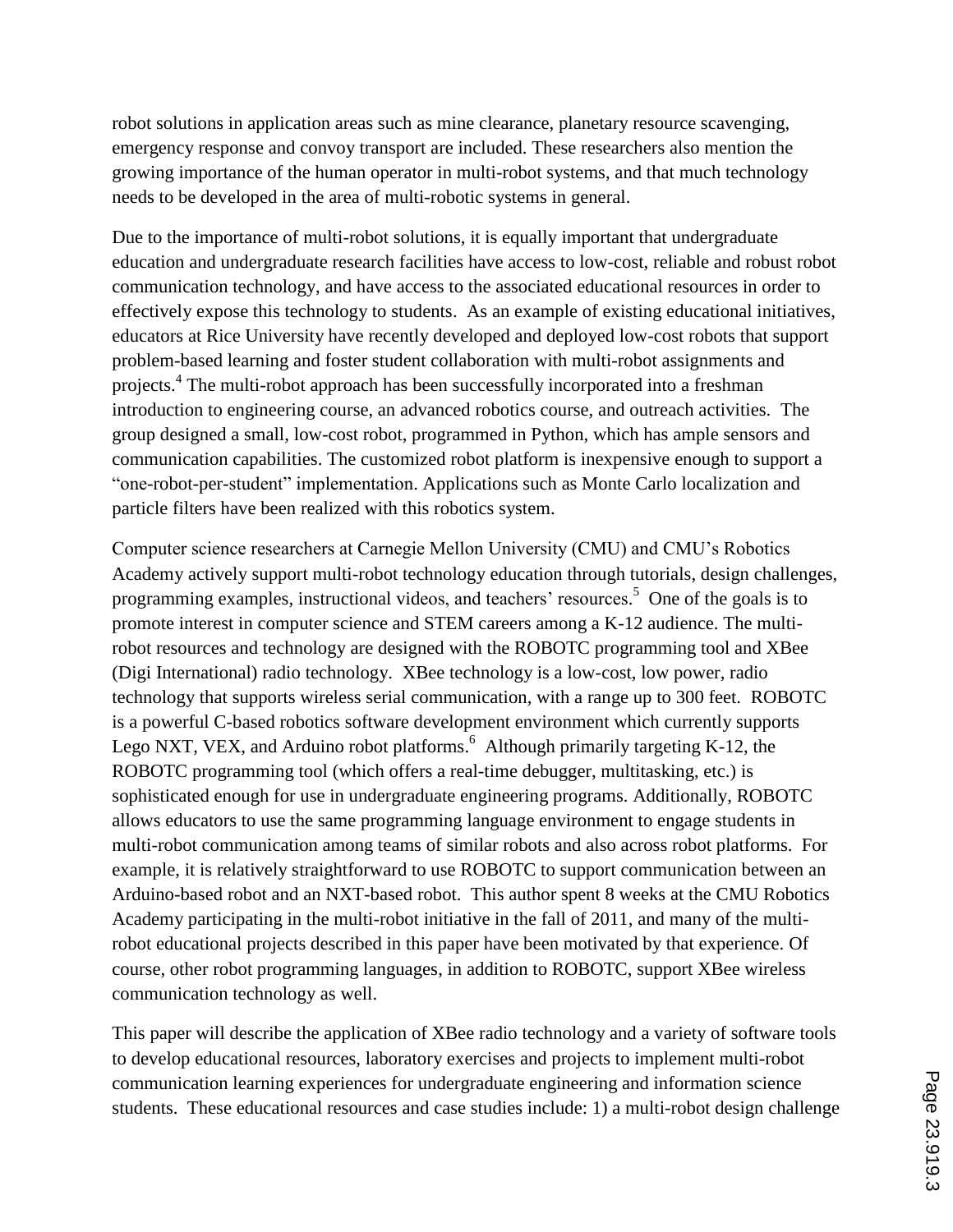for a regional robot contest, 2) multi-robot classroom activities for an introductory robotics module and a computer science course, and 3) a programmable wireless controller for multirobot communication. The capabilities of these development tools also support multi-robot solutions across several commonly-used mobile robot platforms, including VEX, Lego NXT, and Arduino systems. The overall objective is to provide educators with successful tools and resources to integrate multi-robot communication and technology into the curriculum and outreach activities.

### **2. Multi-robot Educational Developments**

### **2.1 Multi-robot Design Challenge for a Robot Contest**

Penn State Abington College has been offering a regional autonomous firefighting robot contest each spring since 1996.<sup>7</sup> The contest is based on the Trinity College Home Firefighting robot contest<sup>8</sup> and it challenges a single autonomous robot to navigate a maze consisting of 4 rooms, locate a candle, and extinguish a single, randomly-located candle in a minimum of time. The contest is open to K-12, college, and beyond and generally attracts 40 robots or more annually at our regional campus event. This contest design challenge serves as an outreach effort and is also used as a course team project for several lower division engineering and computer science courses. In spring 2012, an optional multi-robot challenge was developed for use at our regional contest to promote interest in multi-robot system education and research.<sup>7</sup>

Here is a summary of the multi-robot challenge developed for our regional firefighting contest:

- 1. Robot team must consist of 2 or more robots. Robot communication and coordination must be demonstrated. (The maximum size of each robot is 12in. by 12in. by 12in.)
- 2. Two lit candles (instead of one) will be located in 2 random rooms of the maze. The goal is to extinguish both candles in the minimum amount of time.
- 3. The starting area for the robot team will be expanded to accommodate multiple robots.
- 4. Only one robot in the team will be started manually -- the other robots must start based on communication with this single, manually-started robot.
- 5. All of the robots in the robot team must be "aware" when both candles have been extinguished. That is, each robot in the team must clearly indicate an "All Clear" message (either audible or displayed on a screen, or equivalent) when the goal is achieved.

A set of teams in an Information Sciences and Technology (IST) special topics course in robotics participated in this autonomous multi-robot challenge in the spring of 2012. Each of the seven teams in the class was tasked with designing a single robot to participate in the firefighting regional challenge. Three teams out of the seven elected to additionally participate in the multirobot challenge. There were a total of four robots in the multi-robot team, which included three VEX robots and a single Lego NXT robot. Each robot was equipped with an XBee radio module and all software (for all platforms) was developed using the ROBOTC software tool. Each VEX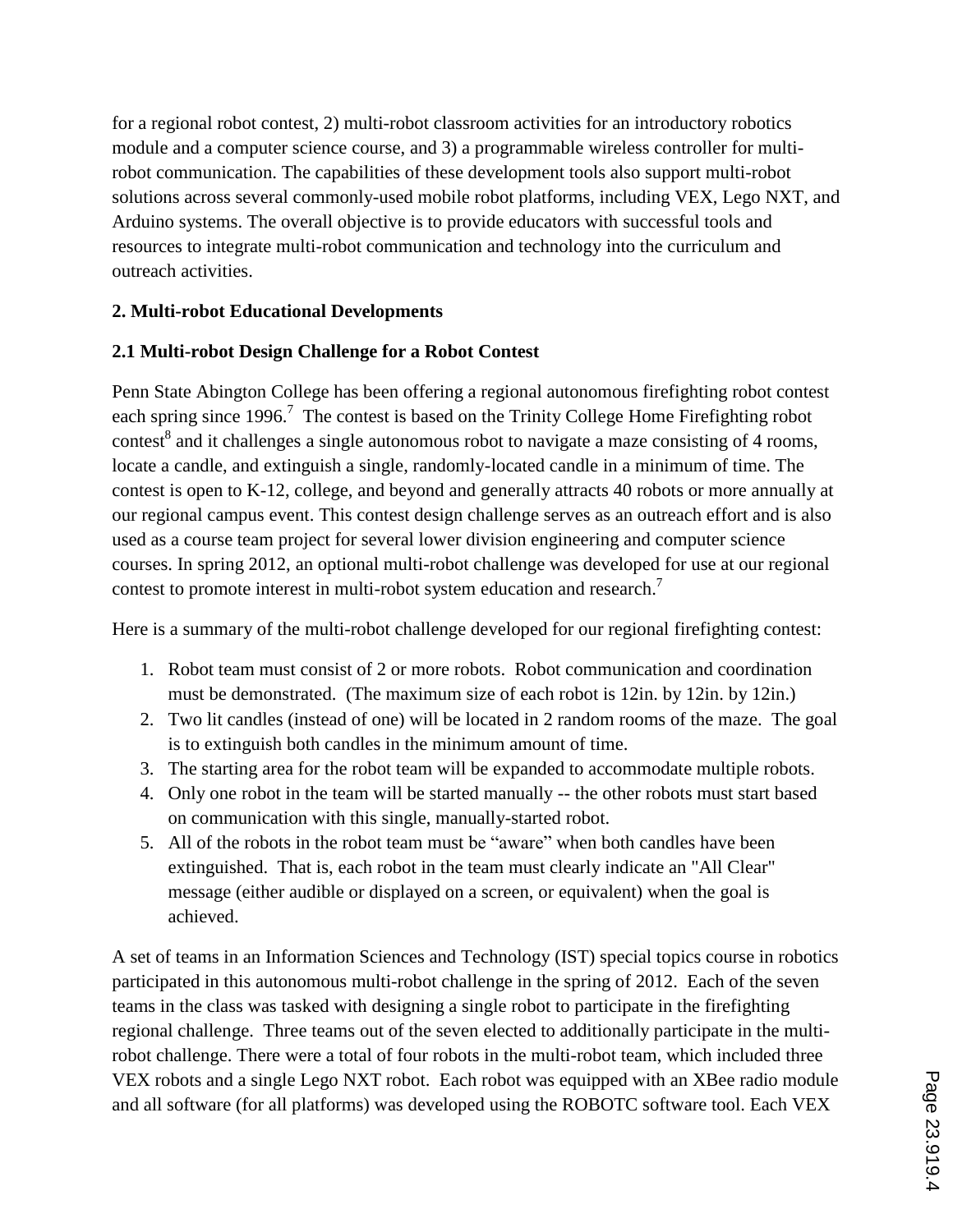robot explored a portion of the maze. The NXT robot was stationary and provided master control and coordination of the other robots. Figure 1 below shows the four robots in the start area, and figure 2 shows the robot team as well as an example of how the two candles might be configured prior to a run.

The basic software algorithm for the NXT master robot is listed below:

- 1. Send message to each of the three VEX robots in sequence (ping). Wait for a response message from each robot. This step verifies active communication with all of the robots prior to start.
- 2. Send message to start each of the three VEX robots in a specified sequence.
- 3. Listen for messages from any of the VEX robots that a candle has been located and extinguished. If a candle is extinguished by a VEX robot, then increment a counter by 1.
- 4. If the counter is equal to 2, then both candles have been extinguished and the goal is complete. Send "All Clear" message to each VEX robot for display.
- 5. Display "All Clear" message on NXT robot and wave green flag.

Because all of the robots were on the same channel, any radio message sent by any one of the robots would be received by all of the other robots. In order to direct messages to a particular robot, a robot identifier was placed in each of the string messages. Each robot checked the robot name identifier to determine whether to accept or reject the message. For example, "VEX1 Move" would only command the robot uniquely named VEX1 to move, and "VEX2 Move" would similarly control the robot named VEX2, etc. The multi-robot team was able to demonstrate a successful completion of the multi-robot challenge. The significance of this achievement is that this junior-level IST robotics class consisted of nonengineering students with no prior background in robotics. Although the team did receive support from the instructor, the use of ROBOTC software for the VEX and NXT and XBee support was judged to be an important element in the overall success of the project. Another interesting outcome of this multi-robot effort was that it required collaboration among several of the student design teams (as well as collaboration within each team.) This dynamic team collaboration with multi-robot design has also been noted by the Rice University educators.<sup>4</sup>

The Firefighting contest is an ideal design problem to demonstrate the advantages and challenges of a multi-robot solution. The multi-robot technology was successfully demonstrated at a campus robot contest to a wide audience of students, teachers, and parents. Although only two senior entries participated in the 2012 multi-robot design option, we will continue to offer this challenge in future regional robotics contests, and we hope to encourage K-12 participation in the near future.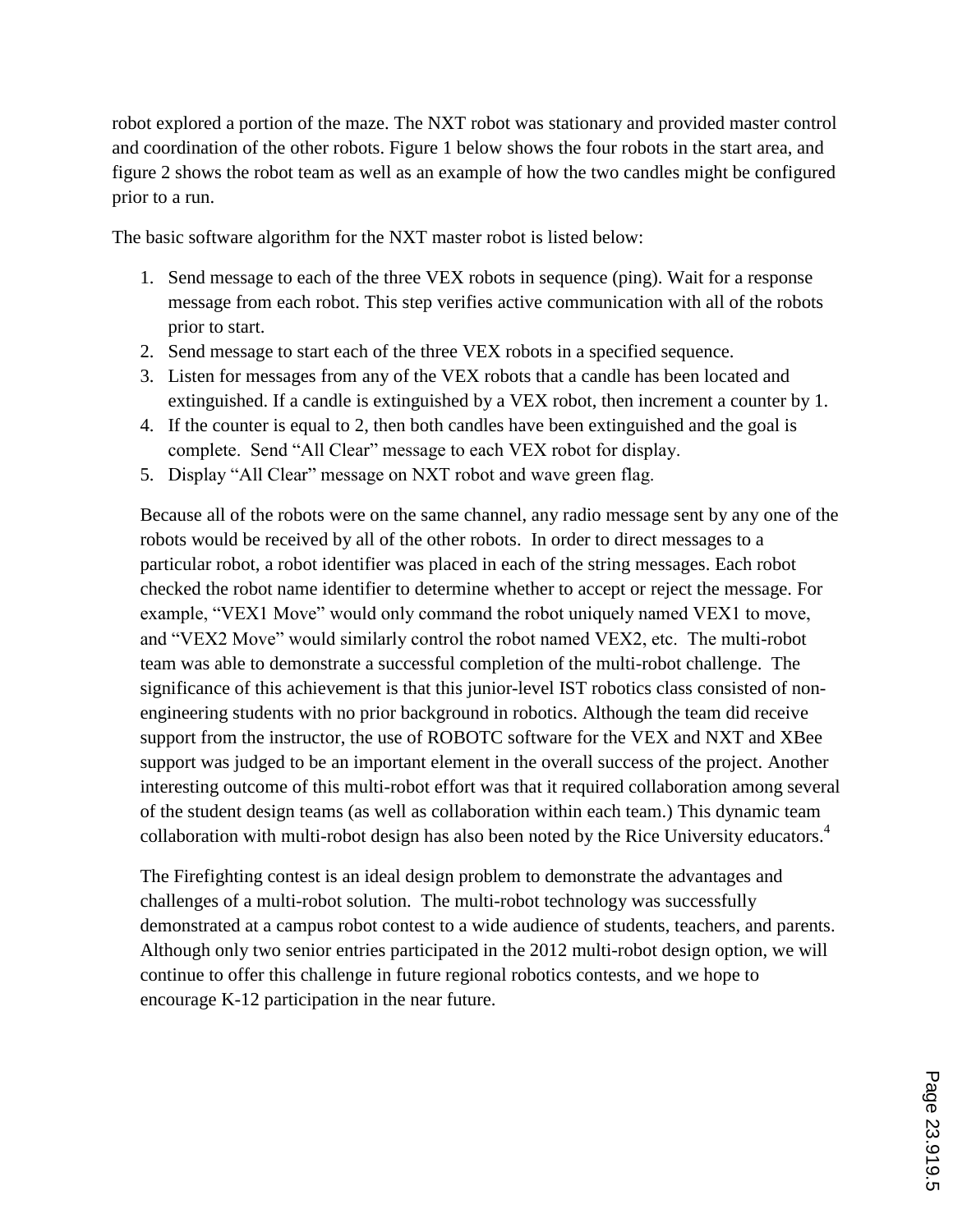

**Figure 1. Multi-robot Team in Start Area**

![](_page_5_Picture_2.jpeg)

**Figure 2. Multi-robot Team in Maze with Candles**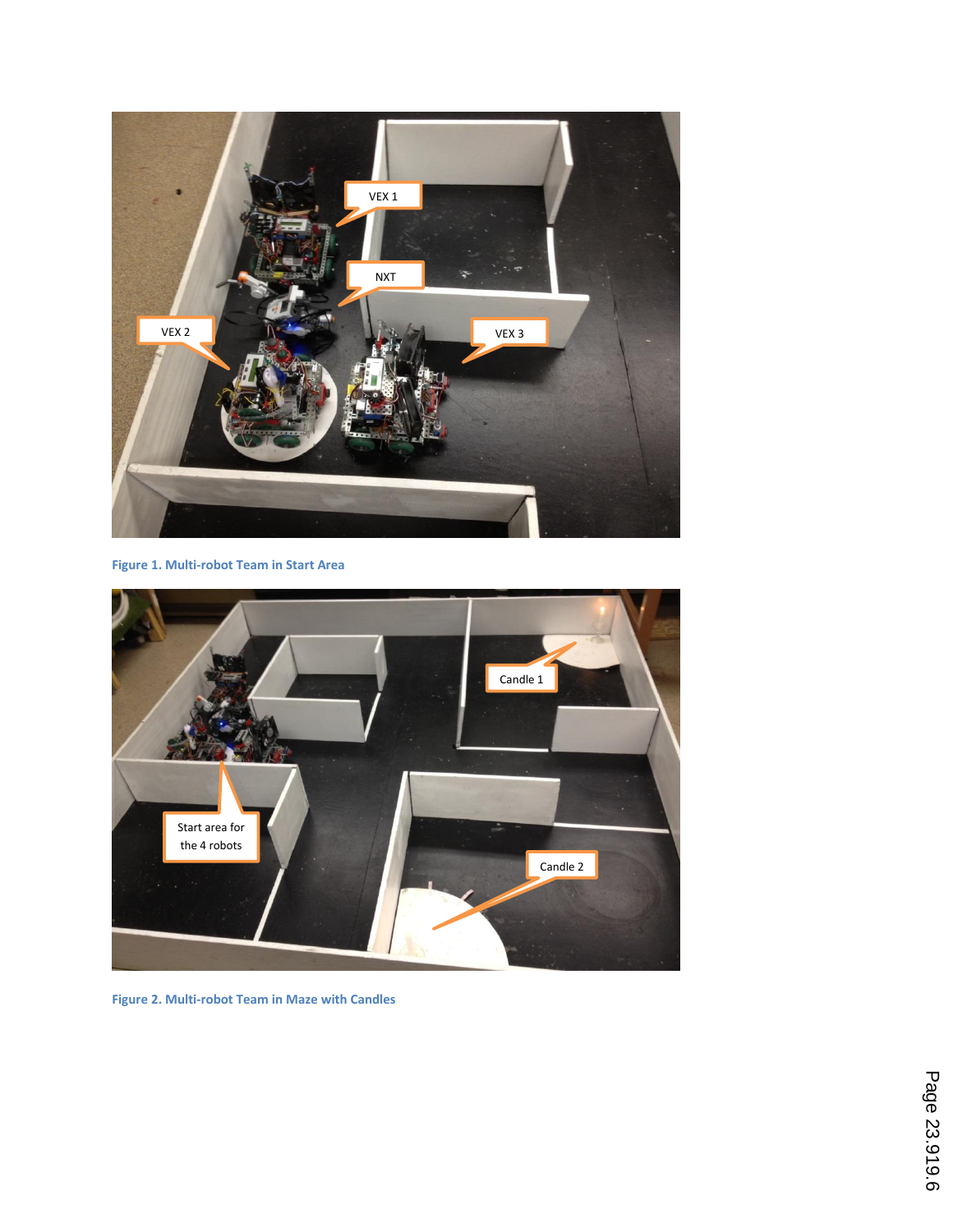#### **2.2 Multi-robot Lab Exercises**

Due to ease in which multi-robot communication can be implemented, a multi-robot lab was added to the set of hands-on robot exercises in a freshman honor's IST course which contained a 6-week module on autonomous mobile robotics in fall of 2012. The students in the course reperesented a wide range of majors including psychology, physical therapy, business, and engineering, and they worked in teams of two or three students. Introductory robotics labs included programming a robot to move in a square path, programming a robot to move through an obstacle course using sonar, etc. Typically, each of these labs would be completed in one or two class periods. The students used VEX Cortex differential-drive robots with an assortment of sensors including light sensor, sonar, wheel encoders, and bump sensors. The robots were also equipped with LCD displays, speakers, a potentiometers, and Xbee devices. ROBOTC software was used by the teams to program the robots to perform a variety of tasks and complete the lab objectives. The multi-robot commmunication lab required students to demonstrate basic communication between two robots using the XBee technology. The student teams were provided two basic examples of ROBOTC software from which to build the multi-robot demonstrations – one for the transmitter and one for the receiver. The code listings are given in figure 3 and 4 below.

```
#include "XbeeTools.h " // Move forward for 1 second, then send message to Robot B
task main()
{
  InitRS232(uartOne,baudRate9600); // need this for VEX multi-robot
  wait1Msec(1000);
 motor[rightMotor] = 63; // move forward for 1 second
  motor[leftMotor] = 63;
  wait1Msec(1000);
 motor[rightMotor] = 0; // stop motors
 motor[leftMotor] = 0; string message = "RobotB Go";
 SendString(message); // send message to Robot B to move
}
```

```
Figure 3. Multi-robot Transmitter (Robot A)
```

```
#include "XbeeTools.h " // Wait for a message from Robot A, then move forwward for 1 second
task main() 
{
  InitRS232(uartOne,baudRate9600); // need this for VEX multi-robot
   wait1Msec(500);
   string message; 
  ReceiveString(message); // wait for a message from Robot A
  motor[rightMotor] = 63; // move forward for 1 second
  motor[leftMotor] = 63; wait1Msec(1000);
  //Program ends, and the robot stops
```
Figure 4. Multi-robot Receiver code (Robot B)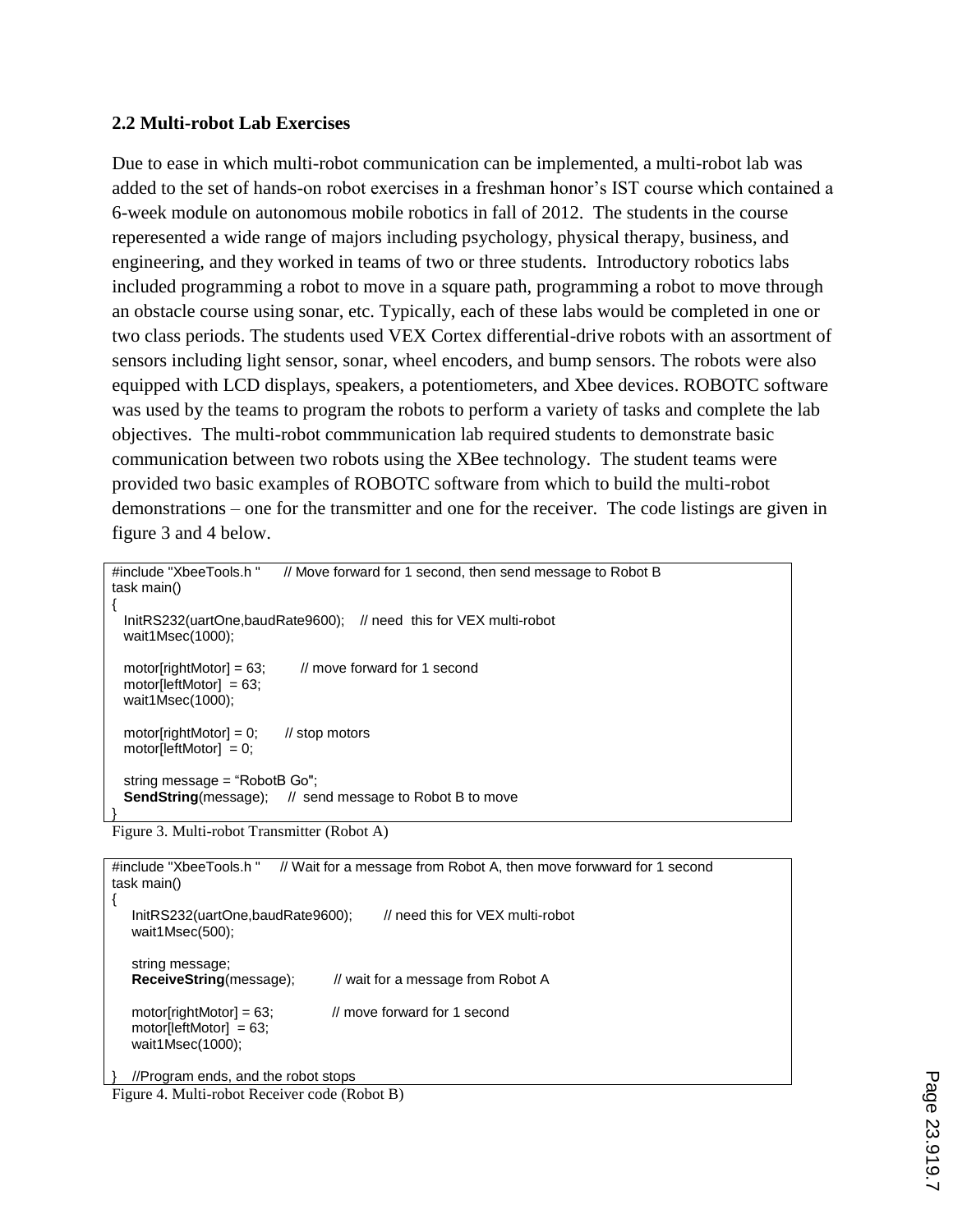There is also existing sample code for detection of robot identification codes within a message, and the encoding and decoding of numeric data, such as sensor data, that can then be shared wirelessly among a team of robots. Based on these basic exercises, two of the student teams designed more sophisticated working prototypes of multi-robot systems. One example is a pair of dancing robots with motion synchronized and sequenced with multi-robot communication and another example is a sweeper robot and dustpan robot (figure 5). Overall, the multi-robot exercises were very successful with the freshman class and the multi-robot projects developed speak to the simplicity of establishing radio communication between two robots using the software and hardware tools described.

![](_page_7_Picture_1.jpeg)

Figure 5. Floor sweeping multi-robot prototype

Students in an introductory computer science course for engineering majors were also exposed to the multi-robot technology in the spring of 2013 using similar hardware and software tools. Multi-robot lab experiences were successfully completed by the student teams within 3 to 6 hours of laboratory time. Examples of multi-robot team projects developed in this course included sharing of sensor data to navigate a team of two robots, and using sensors on one robot (such as a potentiometer) to remotely control the motion (steering) of a second robot using XBee radio communication. In addition to the high success rate for project completion, the levels of student enthusiasm and student team interactions were also observed to be very high during the multi-robot laboratory experiences.

# **2.3 Programmable Multi-robot Controller**

In the third educational project to be presented, a low-cost, handheld, programmable remote control device (using XBee) has been designed and constructed to allow a human operator to wirelessly control the motion of one robot or multiple robots in a team, and also allow the collection and display of sensor data sent back from any of the robots. The same XBee technology and programming tools used in the robots is also used for the controller. In this case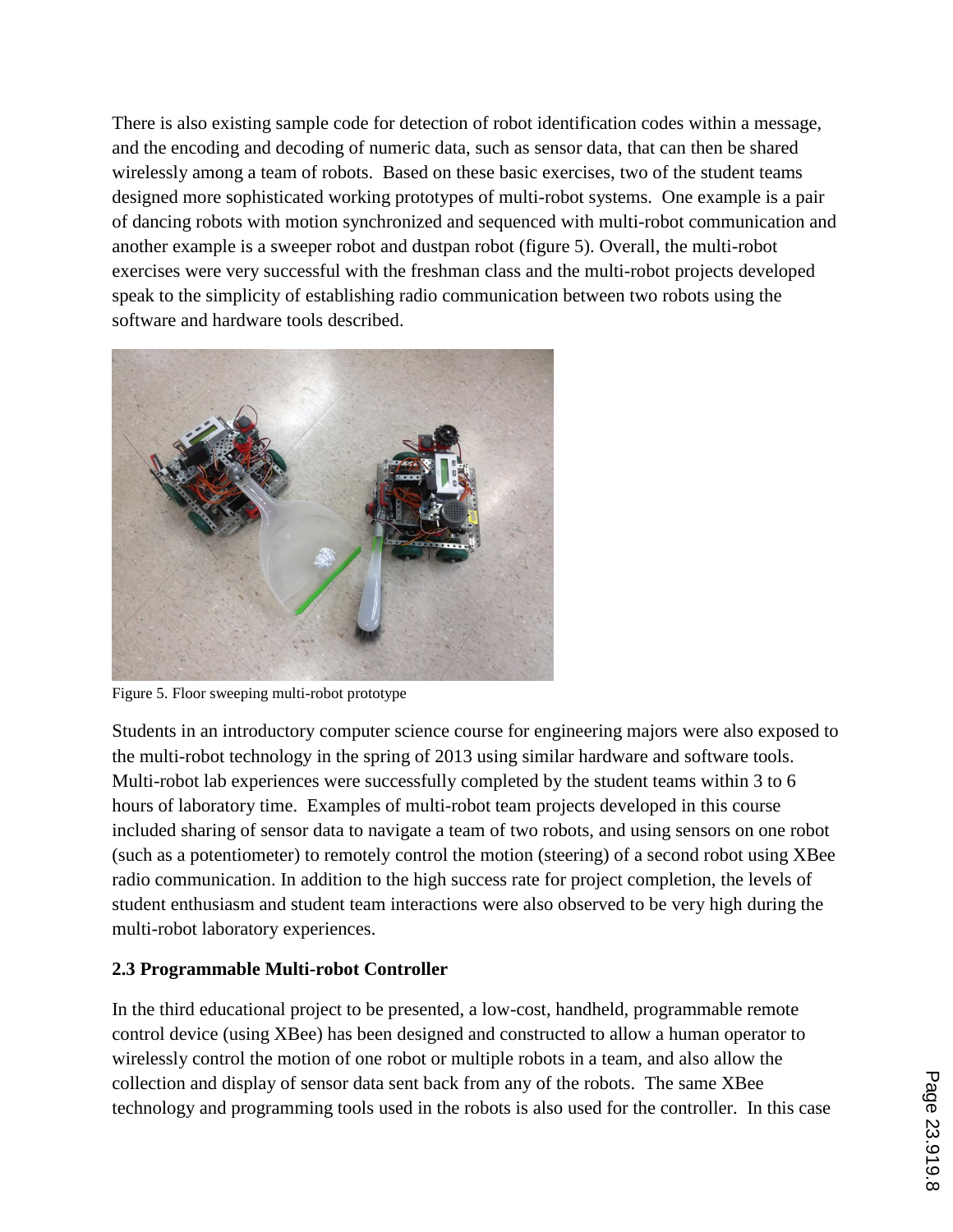we have used an Arduino UNO as the microcontroller for the handheld controller, and we have programmed the controller device with the Arduino software.<sup>9</sup> The Arduino is an open source microcontroller solution which features low-cost hardware, free software development tools, and a large community of users. The goal of this project is to allow students to program and customize the controller to adapt it to a wide range of creative multi-robot (and cross-platform) applications in which a human operator is a key factor. The controller was developed with enough functionality to allow a lower-division (and beyond) engineering students to expand the operation of the unit. The controller is shown in figure 6, and in its present configuration has 4 pushbuttons to control the motion of remote robots (forward and reverse, right and left motors), and a LCD screen with a potentiometer to advance and select the menu options to be displayed on the screen. An XBee device is mounted on the external enclosure of the controller device. This particular controller was tested with an Arduino-based robot (also equipped with an XBee device) as shown in figure 7. The Arduino was also programmed using the Arduino software tools, but it should be mentioned that with a few hardware changes, both the controller and the Arduino robot could be fully programmed using ROBOTC. This controller can be used to communicate with any other technology (such as a NXT or VEX robot) that uses XBee technology. The menu system programmed into the initial, tested prototype controller is as follows:

- Ping Arduino
- Ping VEX
- Ping NXT
- Ping All
- Move Arduino
- Move VEX
- Move NXT
- Move All
- Sonar Arduino
- Sonar VEX
- Sonar NXT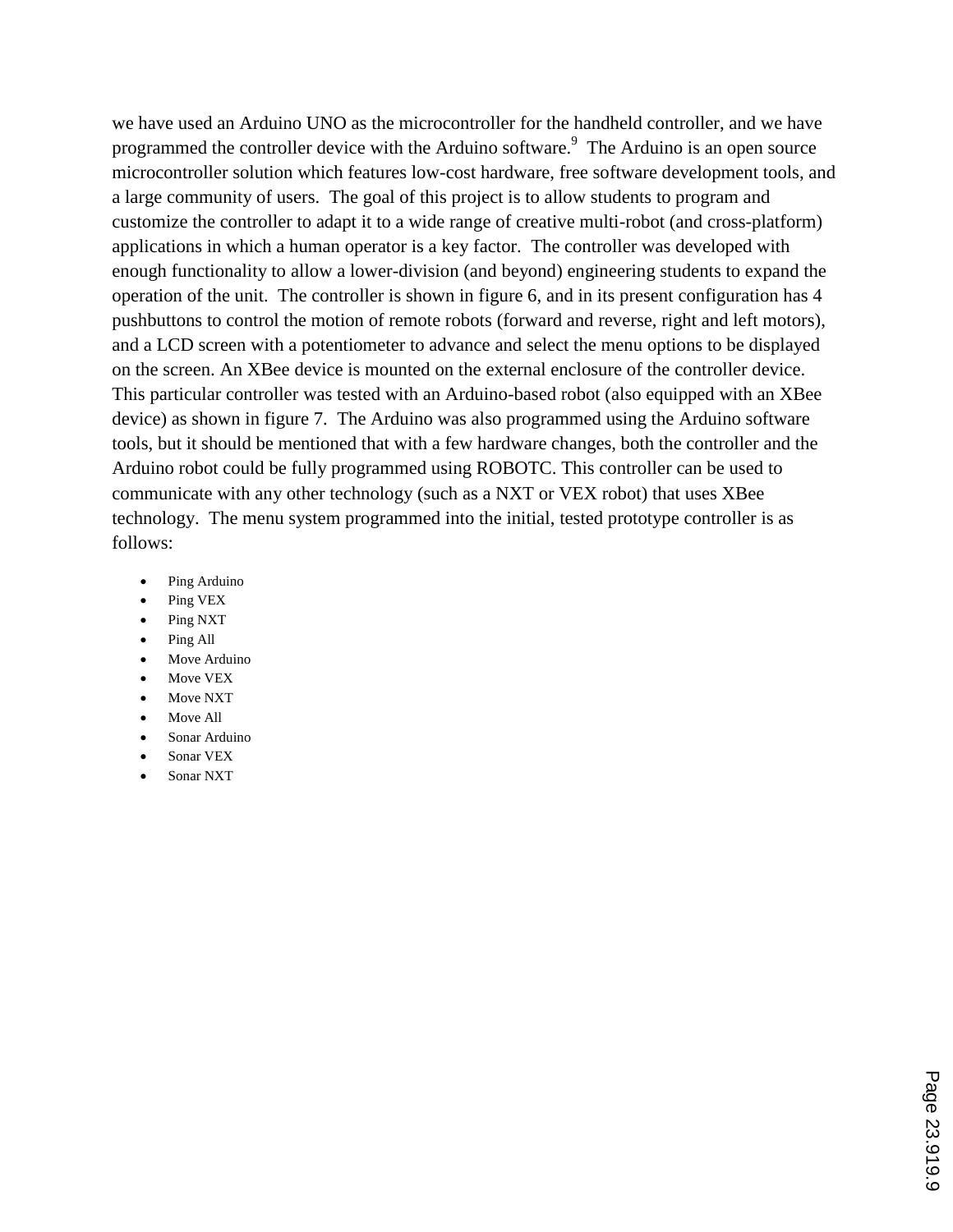![](_page_9_Picture_0.jpeg)

Figure 6. Arduino-based XBee Controller

![](_page_9_Picture_2.jpeg)

Figure 7. Arduino-based mobile robot with XBee

The sonar command should result in sonar sensor readings from a selected robot to be displayed on the handheld controller LCD. The controller menu, display and button responses can be redesigned and reprogrammed to meet many educational and project objectives. We are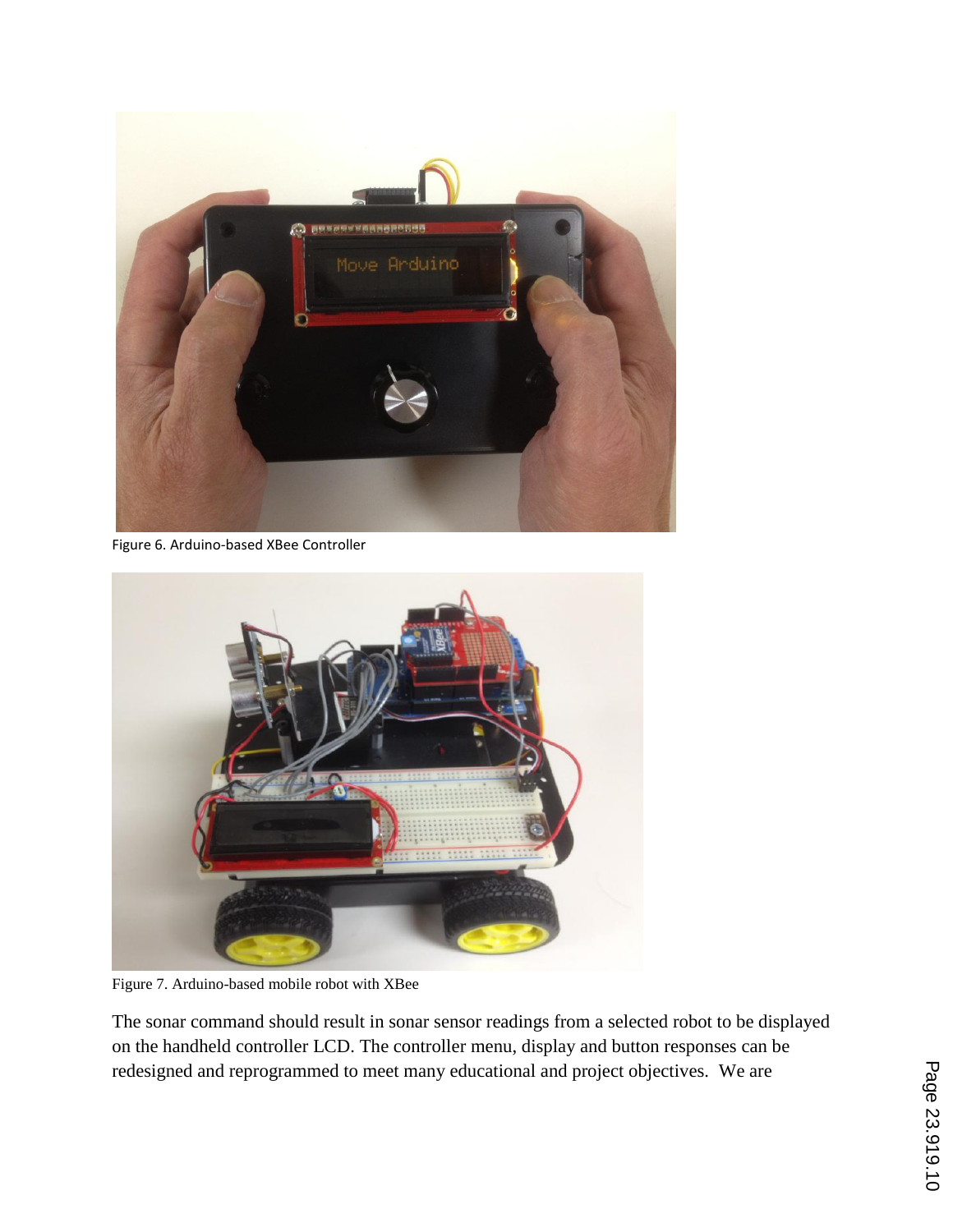planning to use this controller and software as a platform for student-based projects with undergraduate engineering students in the near future.

## **3. Conclusions**

Multi-robot communication and coordination is an important area for the future of robotics and robotics education. The availability of low-cost, wireless technology and high-level software support for existing educational robot platforms brings multi-robot applications and research within the reach of many educators and students. There are several key findings based on the results presented in this paper: 1) multi-robot technology is accessible to a wide range of students including engineering and non-engineering majors, and K-12; 2) the multi-robot technology presented supports existing, low-cost educational robot platforms and also cross-platform designs; 3) the multi-robot technology can be successfully introduced into outreach activities such as the robot contest challenge described above; and 4) the multi-robot projects encourage a dynamic collaboration among student design teams. We look forward to developing more advanced multi-robot curriculum and projects to build on these results. It is hoped that the presentation and discussion of these successful education applications, resources and case studies of multi-robot communication systems will provide a useful starting point for educators in engineering and related fields.

### **References**

[1] Zahugi, E., et al, "Design of Multi-Robot System for Cleaning Up Marine Oil Spill," International Journal of Advanced Information Technology, Vol. 2 (4), p. 33-43, 2012.

[2] Luo, C., et al, "Multi-robot Search and Rescue Team," Proceedings of the 2011 IEEE International Symposium on Safety, Security and Rescue Robotics Kyoto, Japan, November 1-5, p 296-301, 2011.

[3] Lucas, N., "Review of Multi-robot Taxonomy, Trends and Applications for Defense and Space," Proc. of SPIE, Vol. 8387 83871N-1, 2012.

[4] McLurkin, James, et al, "Using Multi-Robot Systems for Engineering Education: Teaching and Outreach With Large Numbers of an Advanced, Low-Cost Robot," IEEE Transactions on Education, preprint, [accessed 12-30- 2012], 2012.

[5] CMU Multi-Robot CS2N website. http://www.cs2n.org/activities/multi-robot-communications (accessed 1-4- 2013)

[6] ROBOTC website. http://www.robotc.net/ (accessed 1-4-2013).

[7] Penn State Abington Regional Fire Fighting Robot Contest website: http://www.cede.psu.edu/users/avanzato/robots/contests/firefighting/index.htm (accessed 1-4-2013).